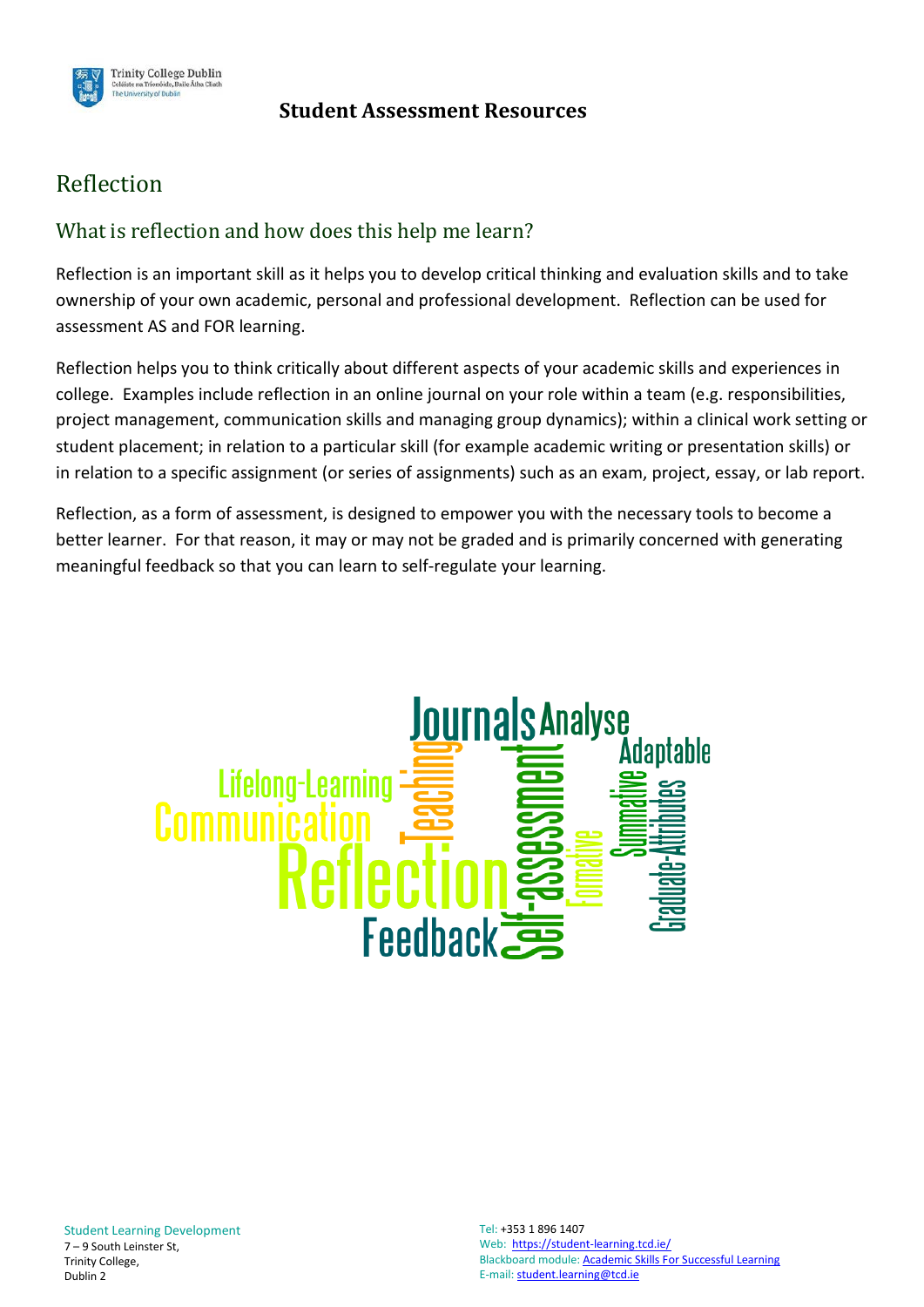

## **Student Assessment Resources**

# Which Graduate Attributes will this assessment help me develop?



Reflection can help you to develop and improve some or all of the **Graduate Attributes**, depending on your experience and skill level, and the assessment criteria. Here are some examples:

- To Think Independently
	- o For example, to consider the content creatively and critically and your engagement with it.
- To Communicate Effectively
	- o In particular, to reflect on your ability to present your observations to others and to connect with people.
- To Develop Continuously
	- o Such as evaluating your performance and setting goals for improvement.
- To Act Responsibly
	- o For example, by taking ownership of your own learning through reflecting and setting goals on an ongoing basis.